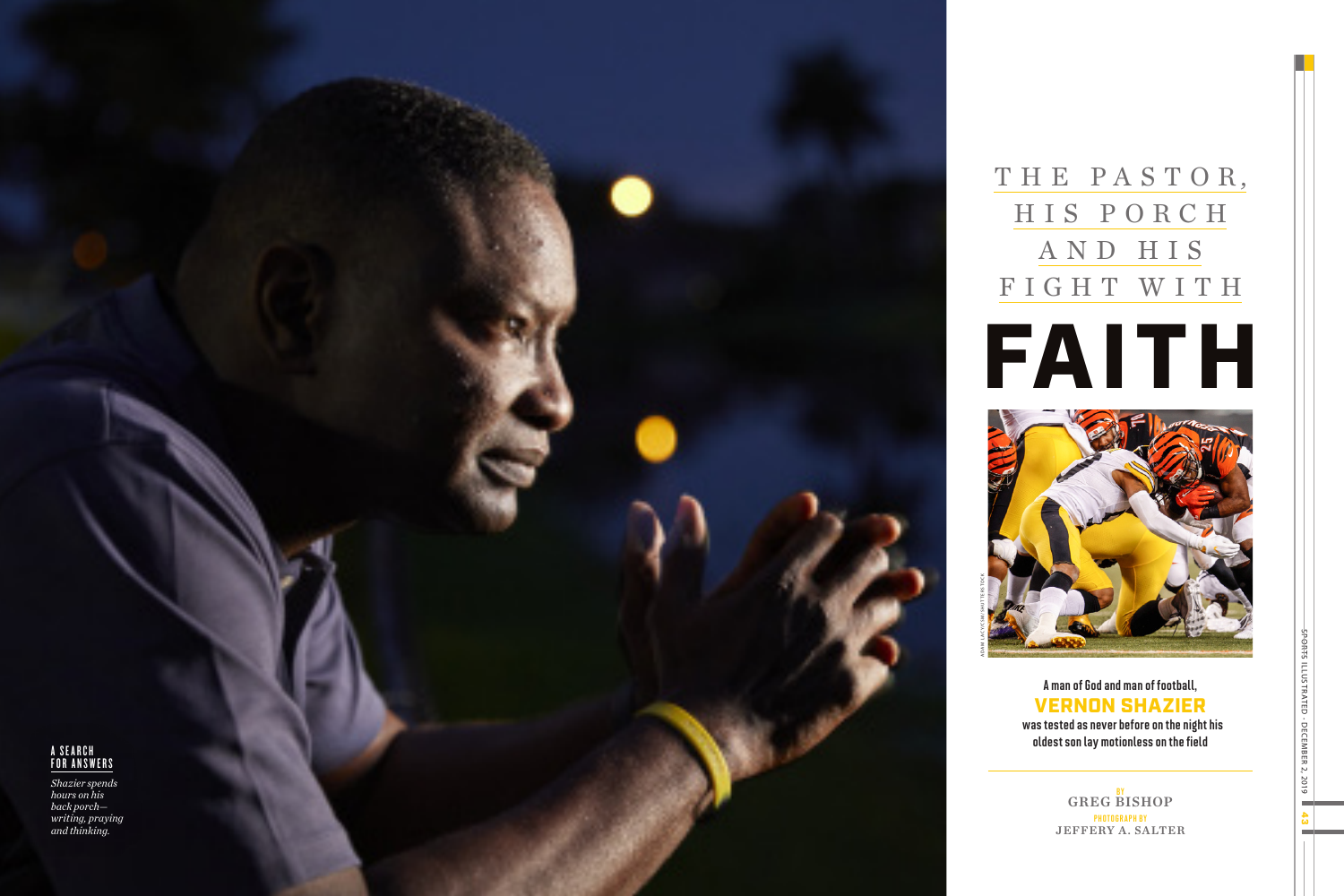more conducive to contemplation. That's why, five years ago, he bought this house in Coral Springs with the expansive space out back, and why he outfitted it with lounge chairs, speakers that pipe in jazz and notebooks to be filled.

Most people, the pastor says, should spend more time thinking about issues that don't impact them directly. It's difficult, though. He spent a good portion of his adulthood helping others overcome their problems—counseling, encouraging, simplifying. *Trust your convictions*, he'd tell

> them, until the day when he couldn't fully trust his own. A new football season is here, making the weight of it feel a little heavier. "The last 20 months," Vernon Shazier says, "I've wrestled with my faith more than I ever had in my life."

### VERYTHING CHANGED nearly two years ago. On Dec. 4, 2017.

E Vernon was wrapping up a meeting at his church, River of Life

Fellowship, when his wife began bombarding his cell. Shawn had been home, watching their son, Pro Bowl linebacker Ryan Shazier, command the Pittsburgh defense against the Bengals. Her husband at first ignored the calls, at one point texting back that he was in a meeting. Then she buzzed again, and this time

of feeling below his waist. He didn't have time to wonder whether the boy would ever walk again. *Daddy, pray for me. I can't feel my legs.* "I'll never forget those words," he says. The Steelers would soon send a private plane to transport the family to Ohio. Vernon understood that he was not the first parent to watch a loved one fall limp on a football field. He loved the game and knew the risks; for years, he had prayed for and with NFL players. He had counseled parishioners as they confronted death and tragedy. This, though, was different, sudden and personal. Right away, he knew that he had a problem, that he would have to square his life's calling with his son's injury. But how?

Over the next few months, the public followed Ryan's progress on drips of social media as he fought to walk again.

What people didn't see was his family's struggle and his father's crisis. A man who saw all life events as part of a divine plan was now wondering, suddenly, how to console his own shattered family. That night Vernon fell to his knees on the porch, begging God both to heal Ryan and help him understand. The Shaziers flew to Cincinnati, then traveled with Ryan

to Pittsburgh two days later. Shortly after they arrived at a hospital near the team's facility, they learned that Ryan needed emergency surgery to stabilize his spine. "When?"

his father asked.

"Twenty minutes," the doctor replied.

Vernon wanted to project strength, even when his knees wobbled and his eyes burned with grief. He did his weeping in private, behind the bolted door of a hospital men's room stall. Or tugging on an overcoat so he could sit inside his car, tears freezing as they rolled down his cheeks. "I probably cried 15 to 20 times a day," he says, "but never in

front of anyone else."



He also spent those breaks in isolation talking to himself. *Vernon, you have to decide whether you believe or don't believe what you've been teaching and preaching about God.*

Every day he would send a group text to his wife, his

he stepped out and took the call, "Ryan's hurt," Shawn said frantically, "he's not moving!"

That night, she had watched as Ryan called out signals for the Steelers defense in a Monday night game in Cincinnati. She watched him sprint forward to tackle a receiver on a short crossing route—the kind of play she'd watched him make a thousand times before. She watched as he crumpled to the ground after contact, immediately reaching for his lower back. And she watched as he writhed on the ground for more than two minutes as medical staffers from both teams surrounded him—the broadcast cutting away to close-ups of concerned teammates and slow-motion replays—until he was loaded onto a stretcher and carted off the field.

Vernon grabbed his briefcase and sprinted to his truck. He was backing out when his phone buzzed again. This time it was Ryan, calling from the ambulance. "Daddy, pray for me," he screamed. "I can't feel my legs."

"That showed me how fast everything can change," Vernon says. "You go from holding all kings to no face cards. Doesn't matter who you are."

In that moment Vernon couldn't consider the bigger questions. He didn't ask why the God he loved so dearly had robbed his oldest son, the world-class athlete, only 25,



THE PORCH doubles as the pastor's office and his sanctuary. It's where he writes sermons, studies philosophy and wrestles with everything from mass shootings to the violence inherent in pro football. It's early September, the Florida heat sticky, bugs swarming the lights. Gold Terrible Towels hang above the pastor's desk, next to the rolling book cart stuffed with self-help volumes, both tucked against the house, protected by the awning overhead.

Youthful, bespectacled and clean shaven, the pastor





KEITH SRAKOCIC/AP/SHUT TERSTOCK

## THE AFTERMATH

*Following a routine tackle during a Mondaynight game in Cincinnati, Ryan was carted off with a spinal cord injury; he remained unable to walk for months (below, opposite).*

JOHN GREISHOP/GET TY IMAGES

# His phone buzzed again. This time it was Ryan, calling from the ambulance. "'Daddy, pray for me,I CAN'T FEEL MY LEGS.' I'll never forget those words," Vernon says.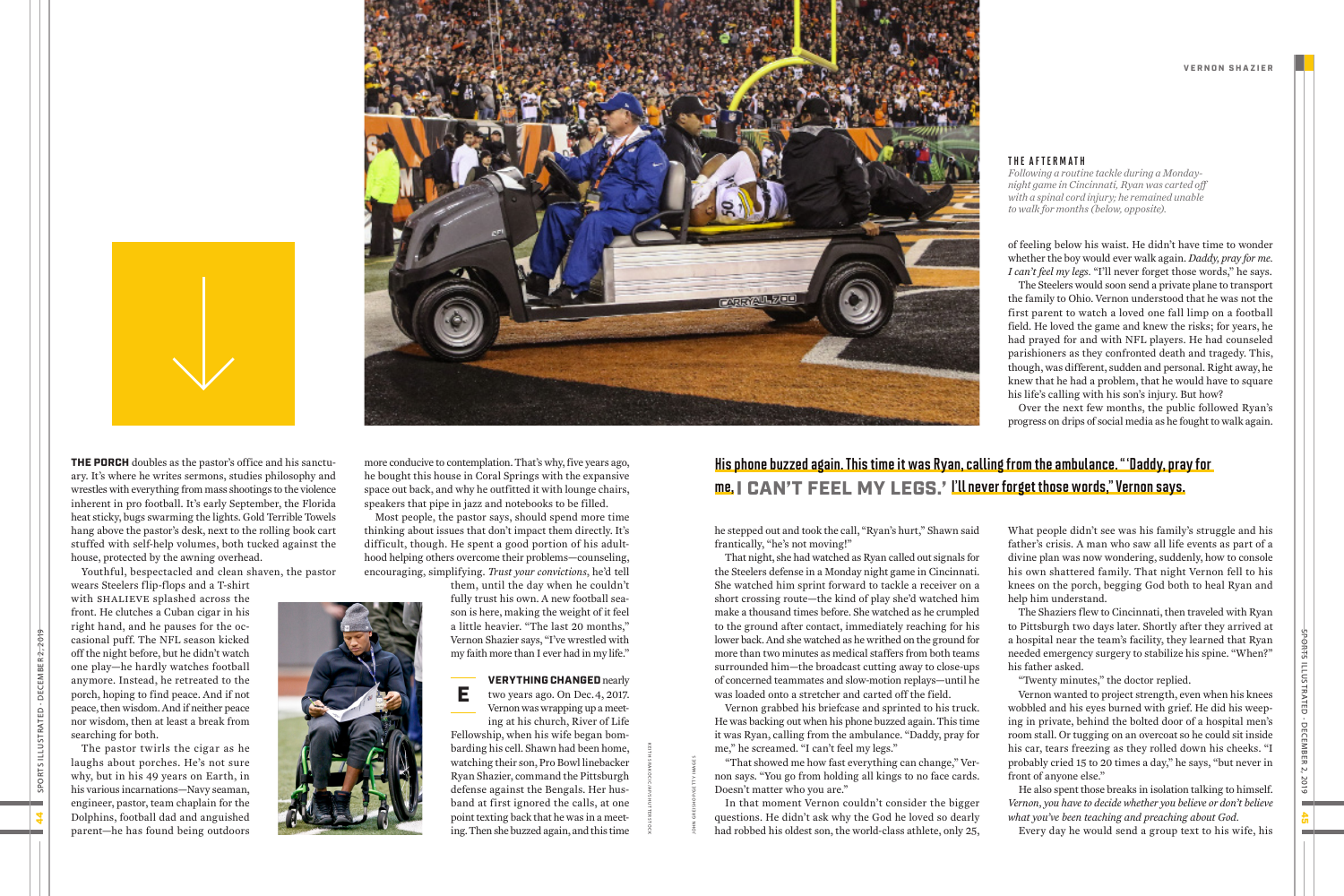two sons (Ryan and Vernon II) and Ryan's then-fiancée, Michelle Rodriguez. Always, he tapped out the same message. *God is with us. God is with you. God is helping you. God is healing you.* Still, the months dragged by while Ryan lay in a hospital bed, unable to walk, the father fearing that his son might be paralyzed forever. Vernon flew home on the weekends to address his congregation in Fort Pierce, Fla. For all those weeks he preached about the character, power and attributes of God. His audience might have assumed he was trying to motivate them in light of Ryan's catastrophic injury. But really he was preaching to himself, waging both an internal debate and an existential one.

He held different conversations when alone, the tenor more honest and far more complicated. Was there a pur-

pose to Ryan's injury? And, if God was responsible for all the good things in his life, wasn't he accountable for this too? "I had to make a decision," Vernon says. "I believed. Or I didn't."

Vernon and Shawn took turns at the hospital, ensuring that someone sat by Ryan's side, every day, every night, for months. On one shift Vernon had what he describes as an out-of-body experience. He could see himself looking down from above, trying to switch bodies with his son. When he came out of it he could still walk; Ryan could not. "That's a hurt a parent has for their child," Vernon says. "When they see them down, in trouble, they're willing to sacrifice their body for their children's pain."

Vernon couldn't handle all the visitors who would come by with the best intentions then break down until everyone was crying. After those moments he would often head to Ryan's house in Pittsburgh,

to spend time on his son's porch. He would sit there, even when temperatures dipped into the teens.

> OD," VERNON said one night out there in the darkness, "I'm all in."

He had come to realize he knew no other way. His entire life, he believed, had pointed and prepared him for this crisis. He had watched his mom after his parents divorced and his father left, how she took on three jobs and raised four kids in Fort Pierce. He had given up his dream of college football to enlist in the Navy and help her pay the bills. He became an engineer and worked for Motorola; coached high school football in the fall, and went back to college every spring, hanging three degrees on his wall; got married and had two sons.

He'd think back to 1995, when he found his calling, gave

up nightclubs and started to imbue his life with purpose. He had been sitting in church one Sunday, and he saw a vision from his childhood, when two strangers told him he would become a preacher. The sermon that Sunday was titled, "Don't forget your calling." That day, he found his.

While shivering on Ryan's porch, he would consider the times his faith had been rewarded. How five years after that vision, Vernon had packed up his young family, thrown everything he owned into a U-Haul and moved to Waco, Texas, so that he could study at Baylor's

#### INSPIRATION

*Teammates, including Cam Heyward (left) and James Harrison, paid tribute to Shazier one week after the injury.*



theological seminary. He had no money in his savings account and would have no steady income. Shawn would be diagnosed with Crohn's disease, leaving her unable to work; Ryan would be diagnosed with alopecia, leading to hair loss and incessant teasing from classmates. Vernon saw these as more tests, and he leaned on his faith to overcome them.

As months went by after Ryan's injury, he waited and prayed. Then, finally, the breakthrough. Vernon doesn't want to reveal too many specifics about his son's injury or recovery, saying that Ryan wants to tell his own story, in his own time. But Vernon will reveal the first event he describes as a "miracle." He says that Ryan turned to him inside his hospital room, several months after the hit, and said, "Dad, I think I just s------ on myself." Vernon says he jumped up and down. Or maybe he screamed—he can't remember much except the euphoria he felt. The fact that

 $\frac{4}{3}$ 

G